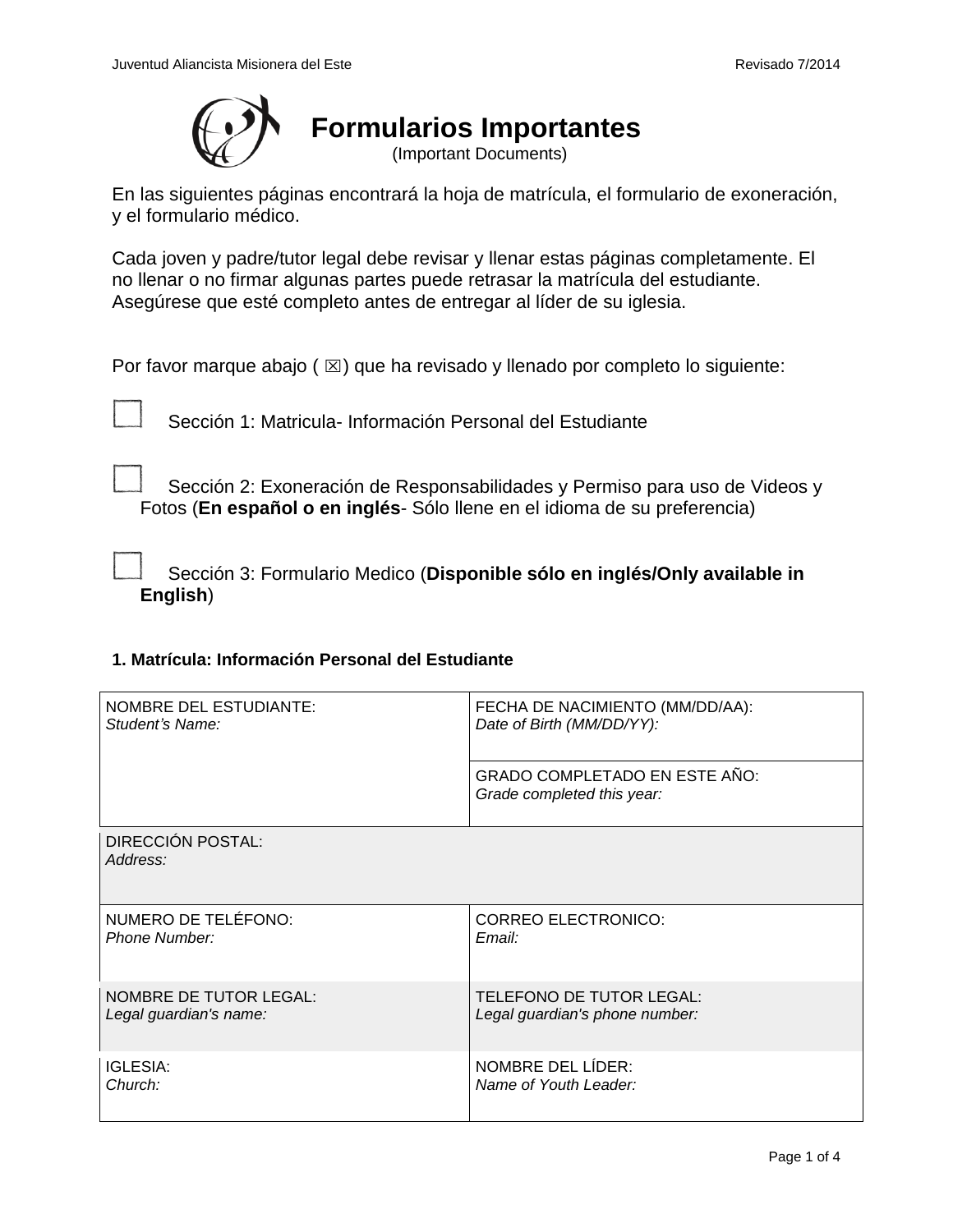(ENGLISH VERSION NEXT PAGE)

#### **2. EXONERACIÓN DE RESPONSABILIDADES**

### *EXONERACIÓN DE RESPONSABILIDADES:*

Soy consciente de que al firmar este documento exonero a la Alianza Cristiana y Misionera, su Distrito Hispano del Este, su Comité de Trabajo con la Juventud, sus agentes y miembros, por daños y perjuicios, reclamos, demandas, pérdidas y responsabilidades referentes a cualquier incidente, daño de propiedad, herida corporal y/o fallecimiento. También estaré dispuesto(a) a indemnizar a la Alianza Cristiana y Misionera, su Distrito Hispano del Este (DHE), su Comité de Trabajo con la Juventud, sus agentes y miembros por daños a la propiedad, heridas corporales, o fallecimiento causados por mi hijo(a) durante su participación en este evento.

### *PERMISO PARA USO DE FOTOS Y VÍDEOS:*

Al participar de este evento permito que el Distrito Hispano del Este de la Alianza Cristiana y Misionera guarde, maneje, manipule y utilice cualquier fotografía o video de mi persona/mi hijo(a) que sean elegidos para ser usados en publicaciones, Internet, películas, y material impreso para el consumo y disfrute de personas dentro y fuera del Distrito Hispano del Este de la Alianza Cristiana y Misionera sin yo recibir ninguna clase de remuneración. De no querer participar de esta oportunidad es mi responsabilidad notificar por escrito al Distrito Hispano del Este pidiendo que no se utilice mi foto o video enviando consigo una foto actual para poder identificarme antes de la fecha de publicación, impresión o uso en general.

Firma del Estudiante:

#### Nombre en Letra de Molde:

#### Fecha (MM/DD/AA):

# **(Si el estudiante tiene menos de 18 años de edad, la siguiente parte tiene que ser firmada por ambos padres.)**

Yo soy padre/tutor legal del estudiante arriba inscrito, el cual es menor de edad. He leido las condiciones de exoneración de responsabilidad y las entiendo y acepto. Estoy de acuerdo con la participación de me hijo(a) en este evento, incluyendo todas las actividades realizadas durante el mismo. Hago de este documento uno vigente para mi, mis herederos, familiares, representantes legales, beneficiarios, sucesores, y asignados.

\* Si este documento ha sido firmado por solo un padre o encargado legal, certifico que (1) soy el único responsable por el cuidado del estudiante arriba inscrito debido a fallecimiento, incapacidad del otro padre o tutor legal, o por orden de la corte o (2) he hecho lo posible para conseguir la firma del otro padre o tutor legal pero no he podido lograrlo por razones ajenas a mi control.

#### Firma del Padre /Tutor Legal:

#### Firma de la Madre/Tutor Legal:

#### Fecha (MM/DD/AA):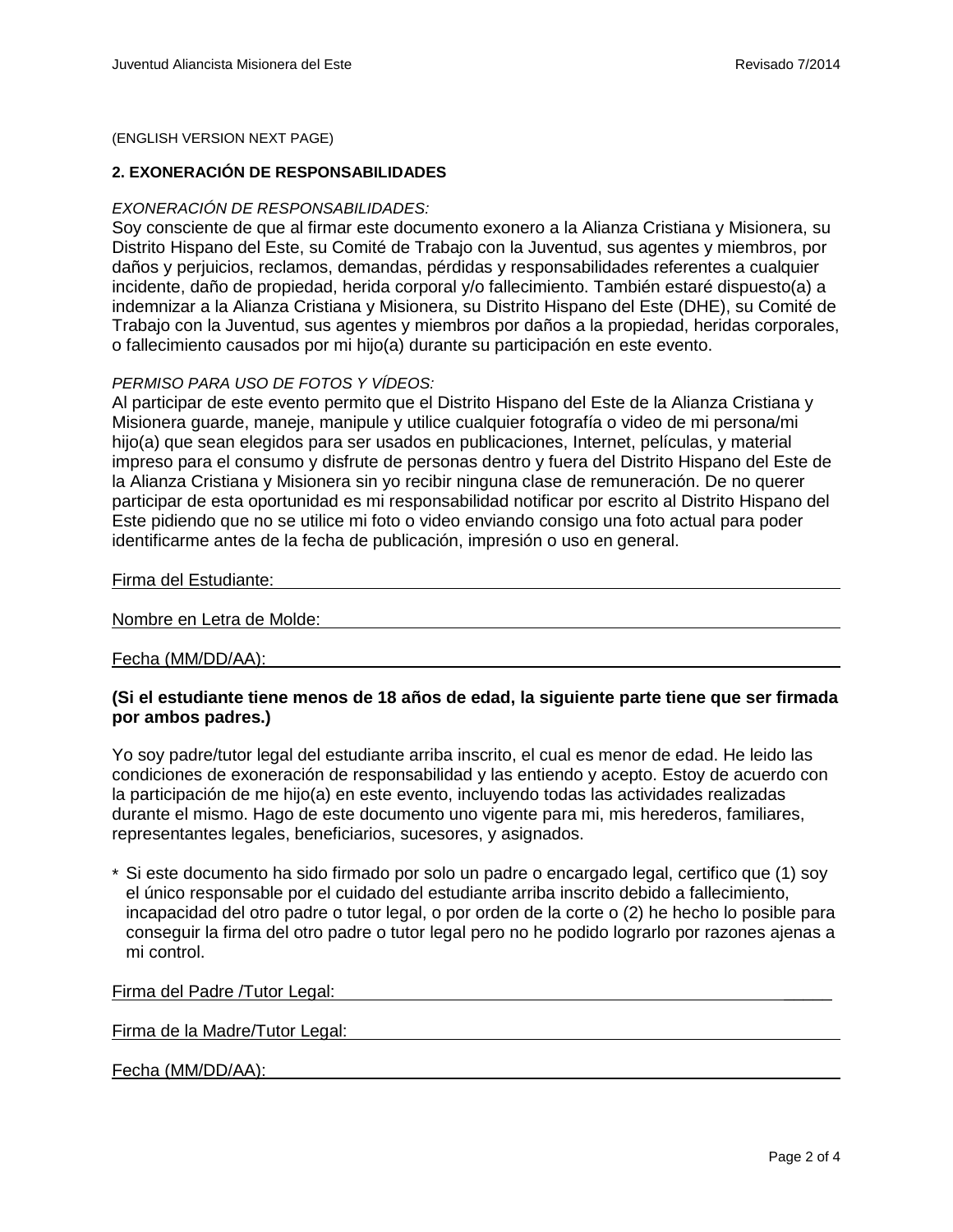### **2. RESPONSILIBITY DISCLAIMER:**

### *RESPONSIBILITY DISCLAIMER:*

I am aware that by signing this document I exonerate the Christian and Missionary Alliance, the Spanish Eastern District, its Youth Committee, its agents, employees, officers and members for damages and claims, suits, loses and responsibilities related to any incident, property loss, body injuries and/or death. I will also be willing to indemnify the Christian and Missionary Alliance, the Spanish Eastern District, its Youth Committee, its agents, employees, officers and members for property damages, body injuries, and/or death caused by my child/ward during his/her participation of this event.

# *PERMISSION TO USE VIDEOS AND PICTURES:*

By participating in this event I give permission to the Spanish Eastern District from the Christian and Missionary Alliance to keep, manage, handle and use any pictures o videos of myself/my child/ward that are chosen to be used in publications, internet, movies and printed material for the consumption and enjoying of people inside and outside of the Spanish Eastern District from the Christian and Missionary Alliance without me/my child receiving any remuneration. If I/my child do not desire to participate of this opportunity it is my responsibility to notify the Spanish Eastern District by writing asking not to use my/my child's pictures or video and attach a picture for identification, before the date of publication, printing or use in general.

| <b>Student's Signature:</b> |  |
|-----------------------------|--|
| <b>Print Name:</b>          |  |
| Date (MM/DD/YY):            |  |

# **(If the student is under 18 years of age, the section below needs to be signed by both parents.)**

I am the parent/legal guardian of the student above registered, who is under the age of 18. I have read the responsibility disclaimer statement and I understand and accepts it. I agree to let my child/ward participate in this event, including all the activities performed during the same. I make this document a current one for me, my relatives, legal representatives, beneficiaries, successors, and assignees.

\*If this document has been signed by only one parent/guardian, I certify that (1) I am the only one responsible for the care of the student above registered due to death, incapability of the other spouse or legal guardian, or by order of the court or (2) I have done everything I can to get the signature of the other parent or legal guardian but I have not been able for reasons beyond my control.

| Father/Legal Guardian's Signature: |  |  |
|------------------------------------|--|--|
|                                    |  |  |

Mother's/Legal Guardian's Signature:

Date (MM/DD/YY):